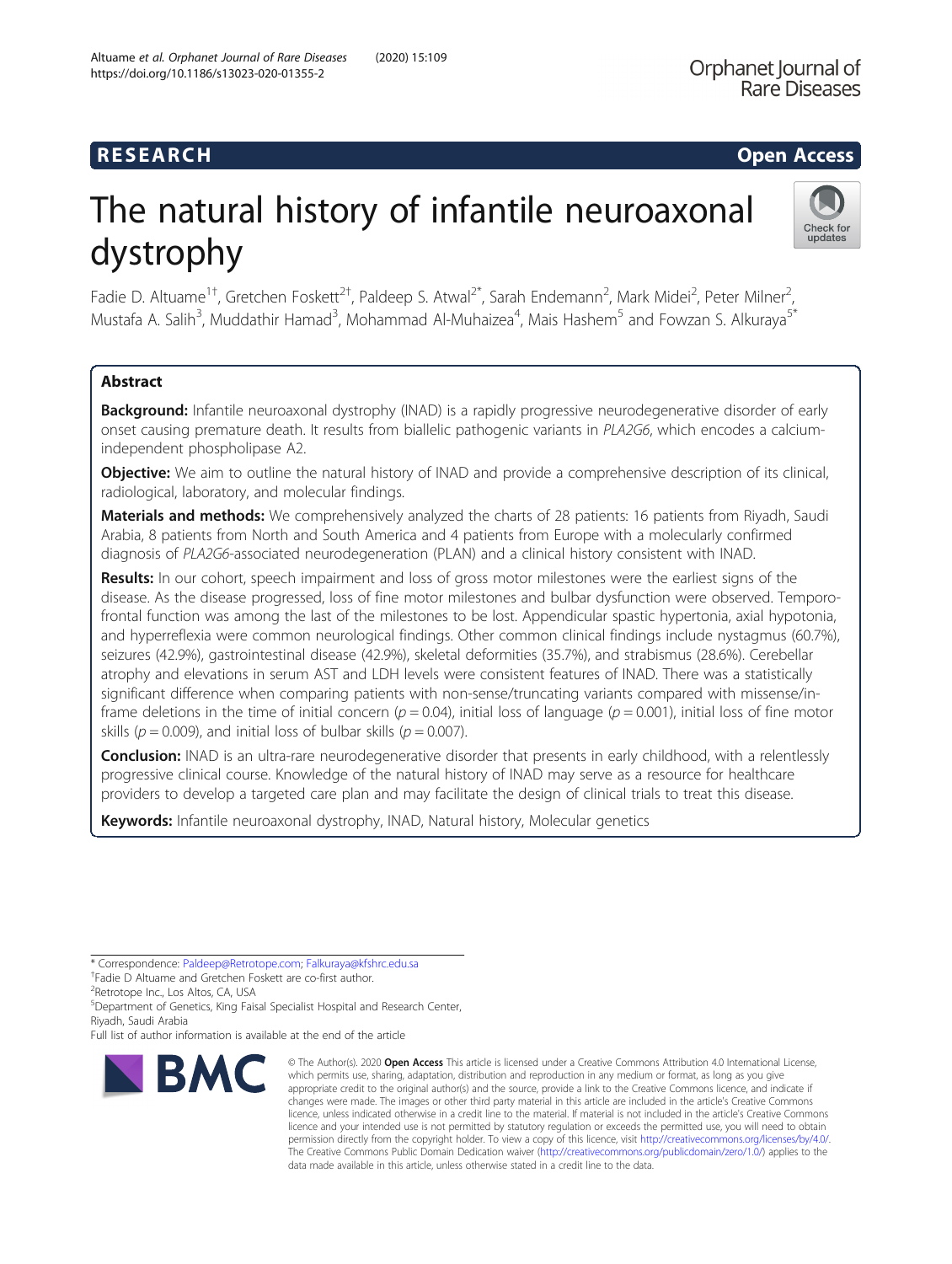#### Introduction

Infantile neuroaxonal dystrophy (INAD, NBIA2A; MIM# 256600) is a major subtype of PLA2G6-associated neurodegeneration (PLAN), a heterogenous group of clinical disorders which additionally includes atypical neuroaxonal dystrophy (NBIA2B; MIM# 610217) and adult-onset dystonia-parkinsonism (PARK14; MIM# 612953). The diagnosis of PLAN is established by identifying biallelic pathogenic variants in PLA2G6, while determining the specific phenotype of PLAN is based on various clinical, neurophysiologic, radiographic, and laboratory features.

PLA2G6, or phospholipase A2 group VI gene, encodes an 85/88 kDa calcium-independent phospholipase A2 that belongs to the phospholipase A2 family and catalyzes the hydrolysis of the sn-2 fatty acyl bonds in phospholipids, generating lysophospholipids and free fatty acids  $[1]$  $[1]$  $[1]$ . It is located on chromosome 22 at 22q13.1  $[2]$  $[2]$ and contains 17 exons which span more than 69 kb [\[3](#page-10-0)]. Pathogenic variants in PLA2G6 lead to failed repair of oxidative damage to phospholipid membranes and result in adverse changes in membrane permeability and fluidity, a mechanism which may underlie the pathology of INAD [[1,](#page-10-0) [3](#page-10-0), [4](#page-10-0)]. The high metabolic demands and exposure to oxidative stressors typical of nervous system cells, particularly in some areas such as cerebellum and the basal ganglia [[4,](#page-10-0) [5\]](#page-10-0), make these structures highly sensitive to defects in phospholipase A2 activity.

The onset of INAD typically occurs between 6 months and 3 years of age, commonly presenting with psychomotor regression, gait disturbance, truncal hypotonia, and in some patients, strabismus and nystagmus. The disease progresses into spastic tetraparesis with symmetric pyramidal signs, progressive cognitive decline, optic atrophy, and bulbar dysfunction. The progression is usually rapid, and patients rarely survive beyond their first decade even with supportive care  $[5-8]$  $[5-8]$  $[5-8]$ . Seizures may present early or late in the disease course but are reported in only a minority of patients [[5,](#page-10-0) [7](#page-10-0), [9](#page-10-0)–[11](#page-10-0)]. Histopathology may show the presence of axonal spheroid bodies in both the central and peripheral nervous system [[5,](#page-10-0) [9,](#page-10-0) [12\]](#page-10-0), and neuroimaging usually reveals cerebellar atrophy and, in some cases, iron accumulation in the globus pallidus.

Natural history of a disease is defined as the "natural course of a disease from the time immediately prior to its inception, progressing through its presymptomatic phase and different clinical stages to the point where it has ended and the patient is either cured, chronically disabled, or dead without external intervention" [\[13](#page-10-0)]. Defining the natural history of INAD is crucial to demonstrate its relentless and progressive nature and to identify markers of disease status and progression. Such information will be essential to plan any future interventional drug trials for INAD. Additionally, defining the natural history will help physicians develop appropriate and timely management and follow-up strategies and will inform patients and/or their surrogates of the prognosis of the disease.

The rarity of INAD has limited the ability to report on clinical observations in significant numbers of patients in any one study. This present retrospective international multicenter study seeks to present comprehensive clinical findings in the largest number of INAD patients consolidated in any single study to date. This international cohort of molecularly confirmed cases was collected and their clinical, radiographic, laboratory, and neurophysiologic features were documented to serve as a comprehensive resource for providers (and families) to consult in developing a targeted care plan, complete with education about potential complications and appropriate surveillance and support.

#### Materials and methods

#### Ethical approval

An IRB-approved written informed consent was obtained from all patients and their parents enrolled in this study. The ethics committee at King Faisal Specialist Hospital and Research Centre, Riyadh (KFSHRC) and Quorum Review (RAC# 2121053, File #: 33273/1; Protocol #: RT-INAD-NH001) specifically approved this study.

#### History and physical examinations

The medical records of 28 patients in total, 16 from Saudi Arabia (P13 to P28), 8 from North and South America, and 4 from Europe, with molecularly and clinically confirmed diagnoses of INAD were analyzed comprehensively. The Saudi Arabian cohort patients were evaluated at KFSHRC and King Khalid University Hospital, College of Medicine, King Saud University, Riyadh, while the other cohort of patients were evaluated at multiple centers across North and South America and Europe. All patients underwent thorough neurological evaluations to document their clinical status at the time of their first visit and at each follow-up visit. A comprehensive chart review was done to extract relevant information, including birth history, family history of the disease, parental consanguinity, developmental history, age at disease presentation, disease progression, and neurological and ophthalmologic exam findings. All comorbid findings found in the records were reported. To ensure the patient histories were as accurate and complete as possible, patients' families were interviewed to confirm and clarify information gained from the medical records when necessary.

#### Neurophysiologic testing

EEG recordings were performed for 18 patients (64.3%). Electromyography (EMG), nerve conduction velocity (NCV), visual evoked potentials (VEP), and brainstem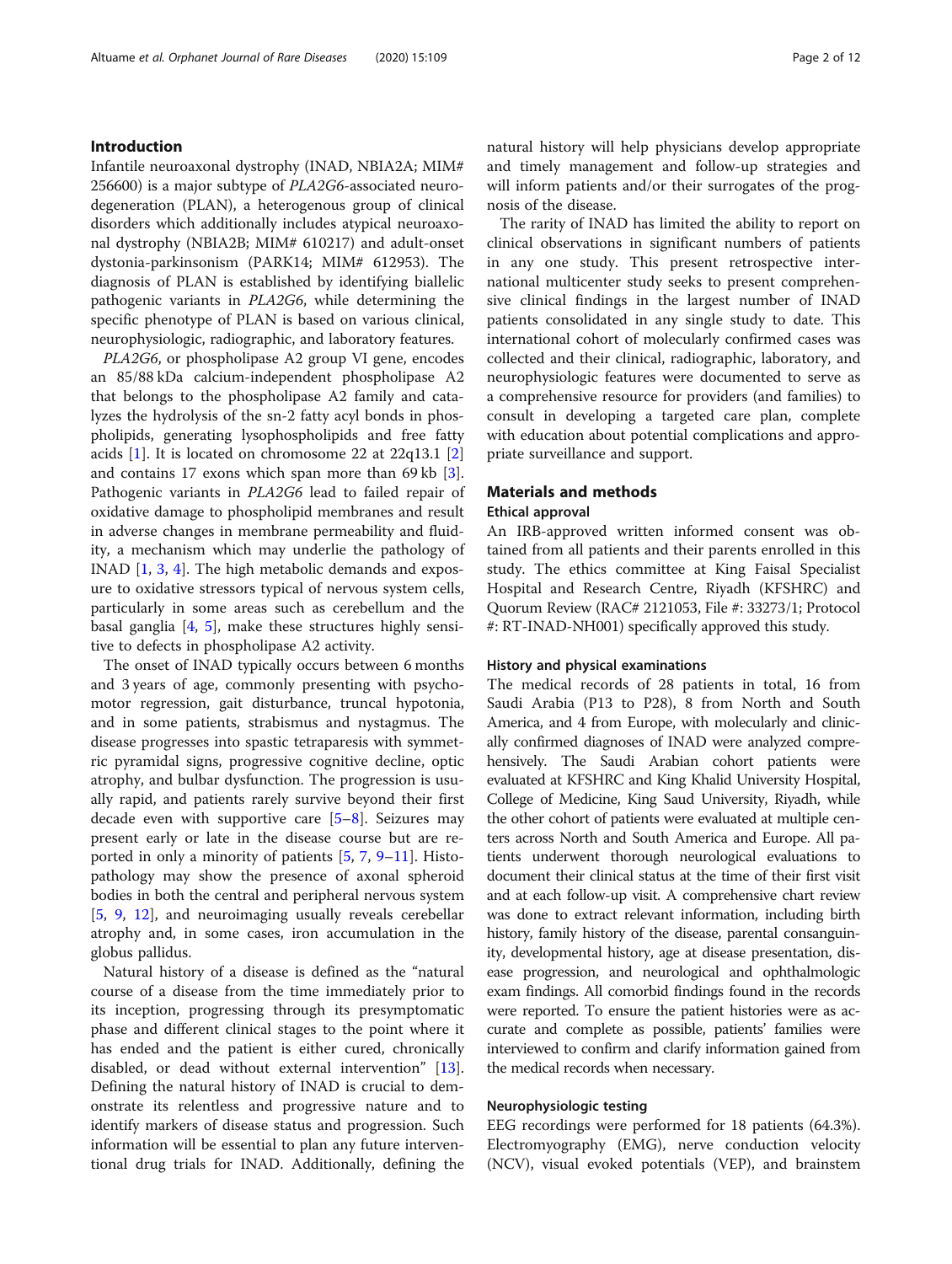auditory evoked response (BAER) were also performed and recorded following a conventional protocol for some patients as a part of their clinical care. Additionally, one nerve biopsy and 4 muscle biopsies were taken and analyzed from four patients.

#### Imaging studies

Magnetic resonance imaging (MRI) was performed on 26 patients (92.9%). No MRI results were found in the medical records of P2 and P9. MRI was repeated for 6 of those patients (23.1%). All MRI results were reviewed and confirmed by a neuroradiologist and pediatric neurologist.

#### Laboratory tests

Aspartate aminotransferase (AST) and alanine aminotransferase (ALT) serum values were extracted from the records of 23 patients (82.1%). Some patients had various other laboratory tests performed, including complete blood count (CBC), lactate dehydrogenase (LDH), creatine kinase (CK), amino acid panel, renal function tests, ammonia levels, and lactate levels. All abnormal values were extracted from their medical records.

#### Variant detection and classification

PLA2G6 variants were identified in the patients using a multi-gene panel for neurological disorders or wholeexome sequencing as described previously [[14](#page-10-0)–[17](#page-10-0)]. Variants were classified according to American College of Medical Genetics & Genomics (ACMG) guidelines.

#### Results

The phenotypes of individual patients are comprehensively outlined in supplemental Table S[1.](#page-9-0)

#### Birth history and family history

Nineteen (67.9%) patients were delivered at full term with no maternal or fetal complications. The mother of P20 was diabetic and had induction of labor at 38 weeks. After delivery, her neonate was admitted to the to the neonatal intensive care unit (NICU) for jaundice and respiratory distress. The mothers of P1 and P4 had pregnancies complicated by pre-eclampsia and immune thrombocytopenia, respectively. P4 was admitted to the NICU for thrombocytopenia. The mother of P3 had gestational hypertension and perception of decreased fetal movements in the 3rd trimester. P3 was admitted to the NICU for hypoxia and concern for streptococcus bacteremia. Two other patients (P13 and P14) were also admitted to the NICU for hypoxia. P5 delivery was complicated by fetal distress, not otherwise specified. The pregnancies of P12 and P16 were complicated by polyhydramnios. P12's pregnancy was additionally affected by first trimester toxoplasmosis.

P1 and P2 are siblings from one family, and P15 and P16 are siblings from another family. P3, P17, P18, P21, P22, P23, P25, P26, and P27 have siblings or cousins identified as having a neurodegenerative disease or symptoms similar to those manifested in the affected patients but were not available for testing and confirmation. Overall, 15 patients (53.6%) came from consanguineous families.

#### Developmental history and disease presentation

Nineteen patients (67.9%) had at least one delayed developmental milestone prior to the continued developmental regression that characteristically followed. The remaining nine patients reportedly had normal development prior to the regression.

Of the 19 patients reported to have developmental delay, 17 (89.5%) had some form of speech delay; four of these 17 were never able to speak. Sixteen of the 19 patients (84.2%) had some form of gross motor delay. Walking was the most commonly delayed gross motor milestone with 14 patients (87.5%) having some form of delay. Ten out of the 14 patients were never able to walk independently. Of the 16 patients with delayed gross motor milestones, six had a delay in sitting independently (37.5%), four in standing independently (25.0%), four in cruising (25.0%), three in rolling over (18.8%), and one in achieving head control (6.25%).

In addition to speech delay, P21 was reported to have gross and fine motor delay. P13 was reported to have delayed milestones, but no specifics were mentioned in his medical records.

Initial concerns arose when the parents noticed one or more delayed milestones (gross motor delay or a speech delay) or, more commonly, when they noticed developmental regression (with loss of balance being the most frequently cited). The average age at which initial concerns arose was 15 months (median = 14 months, range 6–36 months), with loss of balance being the most commonly reported initial concern (57.7%), followed by developmental delay (34.6%).

#### Developmental regression and disease progression

Regardless of the presence or absence of developmental delay at an earlier age, all patients eventually experienced some form of developmental regression and lost some or all acquired developmental milestones at varying rates. Gross motor and speech milestones were the first milestones to be affected. Specifically, disturbance in balance (e.g. waddling gait, ataxic gait) was commonly reported by parents to be the first milestone affected (median =  $14$  months, mean =  $16.5$  months, range  $9-36$ months). In patients who never walked, losing the ability to stand (median = 21.5, mean = 25.1 months, range  $11-$ 31 months) and the ability to cruise (median = 21 months, mean  $= 21$  months, range  $18-24$  months) were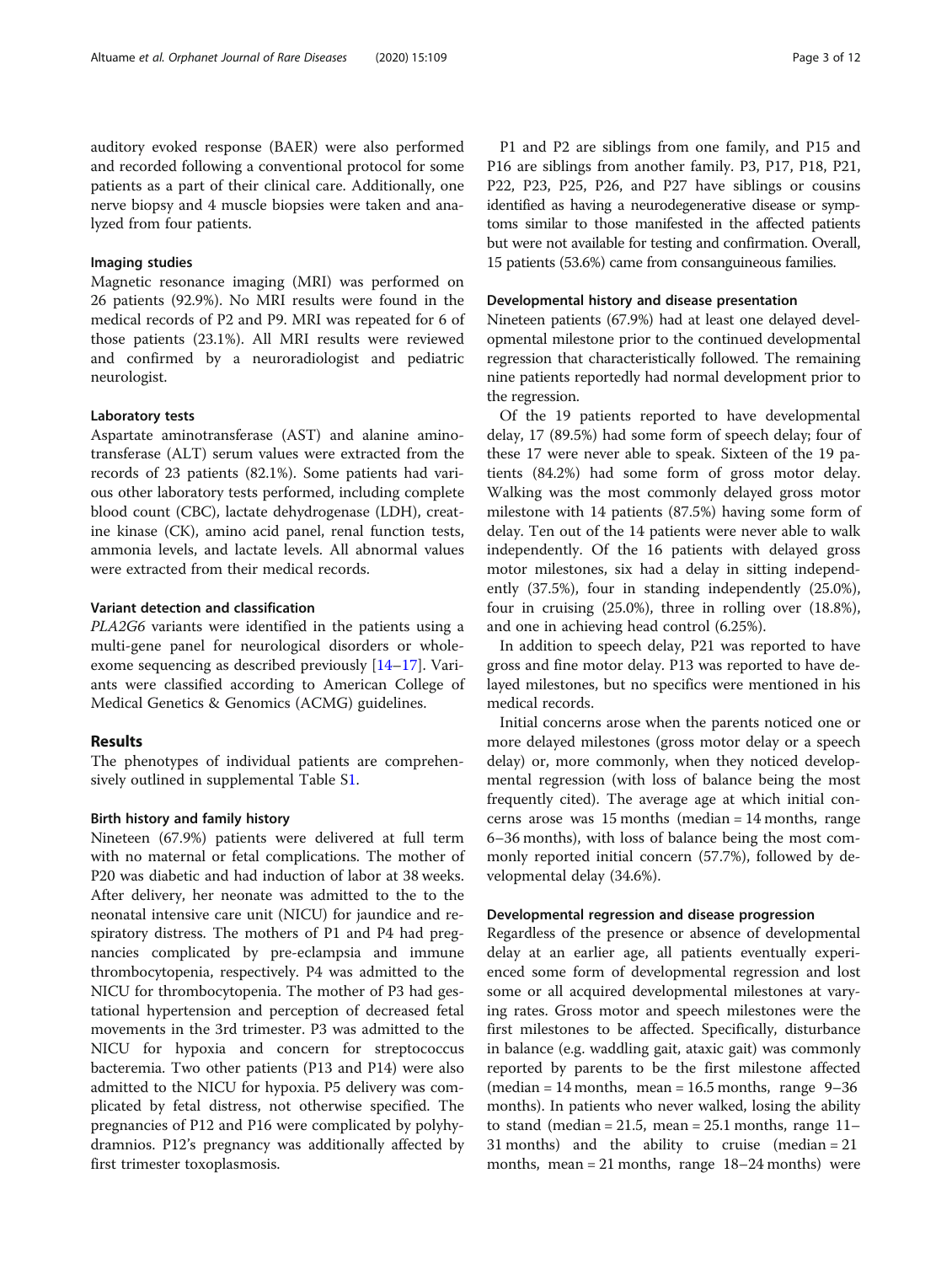the most common first milestones to be lost. Overall, patients lost the ability to stand without support at a mean age of 25.1 months (range 11–50 months). Language was the next to be affected at a mean age of 27.6 months (median = 24.5 months, range 12–54 months).

As the disease progressed, patients started losing earlier gross motor milestones, such as crawling (median = 27 months, mean =  $30.8$  months, range 12–51 months), rolling over (median = 33 months, mean = 35.6 months, range 24–50 months), sitting unsupported (median = 33.5 months, mean = 35.9 months, range 24–57 months), and holding head upright (median = 34 months, mean = 53.7 months, range 34–94 months). Fine motor milestones were next to be affected, with a mean age of 47.8 months (median =  $30$  months, range 14–144 months). Finally, patients experience a gradual deterioration in their bulbar function, starting with choking on thin liquids or drooling (median age = 24 months, mean age = 27.8 months, range 22–39 months), progressing to inability to swallow solid food and being placed on a puréed diet (median age = 41 months, mean = 53.1 months, range = 18–132 months) and eventually requiring placement of a nasogastric tube (median  $= 6.5$  years, mean  $=$ 6.9 years, range 2.6–12 years) or gastrostomy tube (median = 3.8 years, mean = 4.8 years, range  $2.9 - 7.5$  years). Responsiveness to verbal commands and interaction with parents or examiners were variably affected among patients and were reported to be one of the last milestones to be lost (median =  $45.5$  months, mean =  $57.1$ ) months, range 23 months to 15 years).

Six patients (21.4%) died during the course of the study at an average age of 9.9 years (median = 9.9 years, range 6–14.6 years). The causes of death for 2 patients were reported in their charts. P15 was brought to the ER after cardiac arrest at home, recovered normal cardiac rhythm after 14 min of CPR, then was intubated and ventilated. DNR (do not resuscitate) status was assigned and she died at the age of 10 years and 9 months (preliminary cause of death: cardiac arrest). P20 was admitted to PICU with respiratory distress (type 2 respiratory failure) that required intubation and ventilation. DNR status was assigned and she died at the age of 14 years and 7 months (preliminary cause of death: cardiopulmonary arrest). The cause of death of the remaining patients was solicited from the parents, the majority of whom reported a "respiratory issue" that preceded the patients' deterioration and death (Fig. 1).

#### Clinical examinations

Neurological examination revealed axial hypotonia in 12 patients (42.9%) and appendicular spastic hypertonia in 22 patients (78.6%). Eight of the 22 patients with appendicular spastic hypertonia had contractures in one or more joints. Generalized hypotonia and appendicular hypotonia were observed in four (14.3%) and two patients (7.1%), respectively. Seven patients (25.0%) had hyporeflexia on deep tendon reflex (DTR) examination, while 15 patients (53.6%) displayed hyperreflexia. Two patients (P26 and P10) had absent DTR, and one patient (P2) initially had hyperreflexia at 30 months of age followed by hyporeflexia at 35 months. P9 had hyporeflexia limited to the lower limb, while P17 had hyperreflexia limited to the lower limb. Two patients (P18 and P9) had hyperreflexia limited to the upper limb. Four patients (14.3%) were reported to have "ataxia" on physical examination records, but there were 17 patients with loss of balance that may have been the manifestation of undocumented truncal or appendicular ataxia. Similarly, there were also 14 patients with inability to sit independently and 7 with inability to stand independently that may have been manifesting truncal ataxia. Strength assessment revealed lower and upper limb weakness in

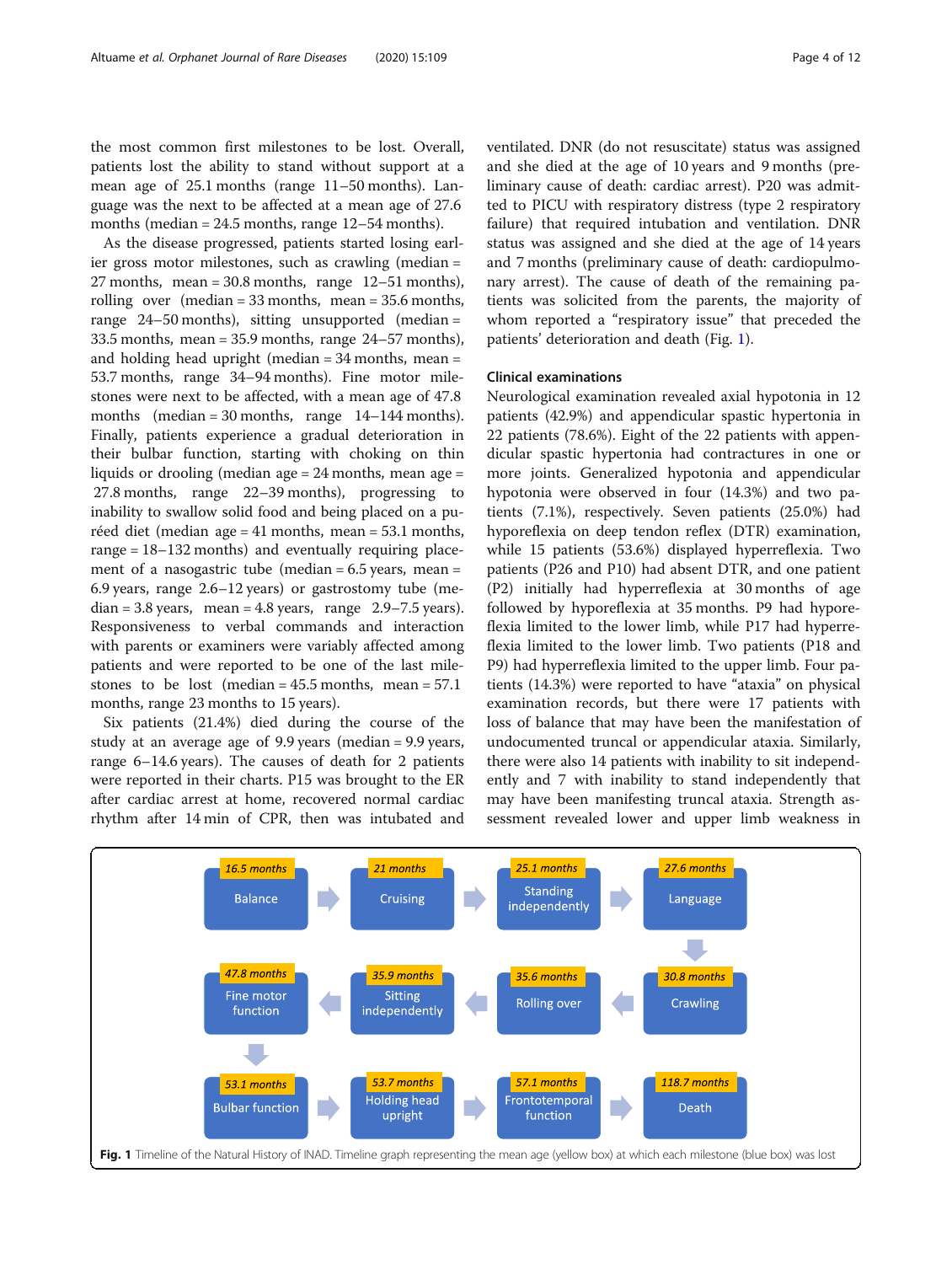seven patients (25%), while two patients had weakness limited to their lower limb. P13 and P24 had normal strength in the upper and lower limbs on assessment.

Strabismus was observed in eight patients (28.6%), seven of whom also had nystagmus. Overall, nystagmus was evident in 17 patients (60.7%). In addition to nystagmus and strabismus, P5 had amblyopia and anisocoria. P26 had an absent pupillary response. Four patients (14.3%) had intellectual disability, one of whom also displayed aggressive behavior and was diagnosed with ADHD. Other neurological signs that were reported in the physical examination records include positive Babinski sign in three patients, dystonia in three patients, facial dyskinesia in one patient, tongue fasciculations in one patient, dysdiadochokinesia in one patient, and Gower sign in one patient.

Skeletal deformities, including kyphosis, scoliosis, equinovarus, and coxa valga, were observed in ten patients (35.7%). Microcephaly was evident in five patients (17.9%), while relative macrocephaly was observed in 1 patient. Dysmorphology assessment revealed some form of facial dysmorphism, including frontal bossing, prominent forehead, and depressed nasal bridge, in six patients (21.4%).

Review of systems revealed some form of gastrointestinal disease in 12 patients (42.9%), most commonly constipation (75.0% of cases) and gastroesophageal reflux disease (50% of cases).

Disturbed sleep manifesting as nighttime awakening was reported in five patients and as central and obstructive sleep apnea in three patients. Other less common signs and symptoms included emaciation, excessive crying, recurrent infections, reflex autonomic dystrophy, and urinary incontinence.

Of note, serial physical examinations were performed for most patients in the non-Saudi Arabian cohorts. As such, the following calculations apply to the 12 patients from those cohorts. The mean age at which nystagmus was noted is 34.6 months (median = 32 months, range 13–58 months), while strabismus was discovered earlier (mean =  $25$  months, median =  $23$  months, range 15–36 months). Increased appendicular tone was revealed on physical examinations at a mean age of 27 months (me $dian = 28.6$  months, range =  $12-58$  months), decreased axial tone at  $27.2$  months (median =  $27$  months, range = 21–36 months), and muscle weakness at 32.2 months (median = 27 months, range- 23-44 months). DTR examination revealed hyperreflexia at a mean age of 29.7 months  $(\text{median} = 30 \text{ months}, \text{range} = 23 - 36 \text{ months})$  and hyporeflexia at a mean age of 35.5 months (median = 33 months, range  $= 25 - 57$  months).

#### Imaging studies

Brain magnetic resonance imaging (MRI) was performed on 26 patients (92.9%). MRI was repeated for six of those patients (23.1%). No MRI results were found in the medical records of P2 and P9. The average age at which the first MRI was performed was 3 years (mean = 36.9 months, median = 27 months, range 17 months to 8.6 years).

Variable degrees of cerebellar atrophy were observed in all patients except P4, P16, and P24, who had normal MRI findings at the ages of 1.75 years, 1.42 years, and 3 years, respectively. No repeated MRI were performed for those patients. Two patients had an initially normal cerebellum (P3 at 1.91 years and P17 at 3.83 years), but repeated MRI later showed cerebellar atrophy (P3 at 3 years and P17 at 7.5 years). In our cohort, cerebellar atrophy was noticed on MRI at an average age of 3.36 years (range  $= 1-8.6$  years). In addition to cerebellar atrophy, four patients (P18, P26, P27, and P28) had diffuse cerebral atrophy with widening of cerebral sulci and thinning of corpus callosum noticed at an average age of 4.16 years (range = 3–6 years). There was an increased T2 and FLAIR signal in the periventricular, peritrigonal, and/or parieto-occipital white matter of four patients (16.6%) noted on MRI at an average age of 2.98 years (range = 2.25–4.25 years). Bilateral symmetric altered T2 signal intensities were noted within the globi pallidi of six patients (23.1%), three of whom had hypointense lesions, two had hyperintense lesions, and one was unspecified. Additionally, bilateral symmetric low signal intensity was noted in the substantia nigra and dentate nuclei of P19. Representative MRI images of some of these findings are shown in Fig. [2](#page-5-0).

Other findings were more variable and included retrocerebellar fluid collection (arachnoid cyst) in P3, brainstem thinning and atrophy of the pons in P7, nonspecific increased signal intensity at the dorsal aspect of the pons in P22, and atrophic dentate nuclei and symmetrical T2 hyperintense lesions of the head of the caudate nucleus and anterior horn of putamen bilaterally in P23. In addition to cerebellar atrophy, P25 had mild adenoid hypertrophy and mild mucosal sinus disease of ethmoid air cells and maxillary sinuses.

#### Neurophysiologic testing

EEG recordings were performed for 18 patients (64.3%). The findings were normal in eight of those patients (44.4%), although four (P8, P14, P16, and P17) had positive seizure history. Three patients (P1, P6, and P27) had slow posterior background rhythm suggestive of bilateral diffuse cerebral dysfunction. Epileptiform discharges were observed in six patients (33.3%), all of whom had positive seizure history. No EEG recording was found for P18, despite having positive seizure history. Overall, 12 patients (42.9%) had at least one reported seizure at an average age of 39 months (range 6 months to 7.3 years). All the reported seizures were generalized, except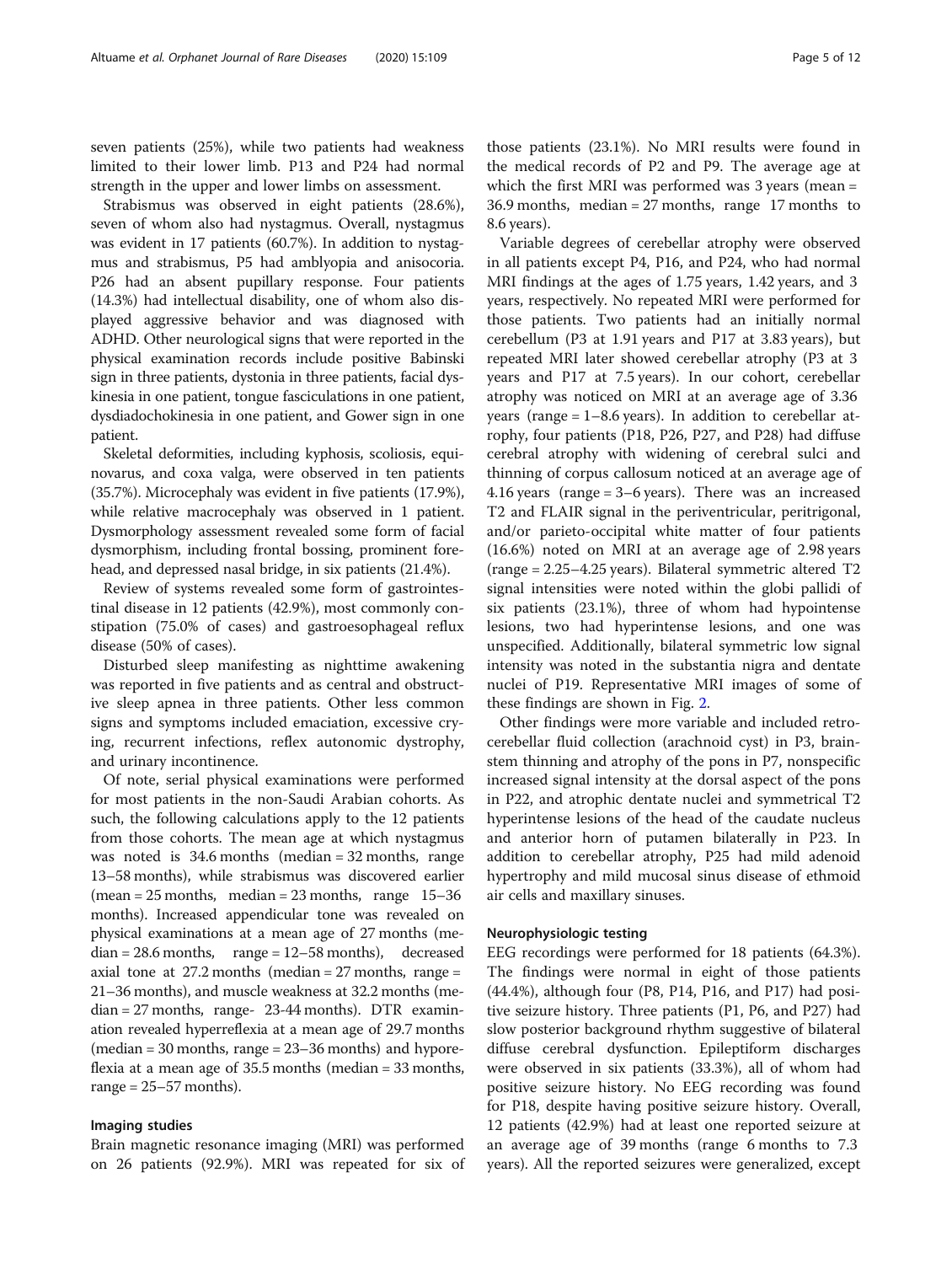<span id="page-5-0"></span>

for two patients (P5 and P16) who had partial seizures. The type of seizure was not reported for two (P15 and P18) of the 12 patients.

Electromyography (EMG) testing was performed on eight patients (28.6%) and revealed motor-more-than-sensory axonal-predominant polyneuropathy or denervation in six of those patients (75.0%). No electrophysiological evidence of axonal or demyelinating polyneuropathy, defect in the neuromuscular junction transmission, or a primary disorder of muscle was found in the remaining two patients (P3 and P20), although the EMG on one of them (P3) showed evidence of L4-L5 radiculopathy.

Nerve conduction velocity (NCV) tests were performed on nine patients (32.1%). These studies revealed distal axonal-type motor neuropathy in seven of those patients (77.8%), while two (P4 and P23) had normal findings.

Eleven patients (39.3%) were tested by flash visual evoked potentials (FVEP), eight (72.7%) of whom showed delayed FVEPs with reduced amplitude bilaterally. Interestingly, electroretinography (ERG) was done on seven of those patients and revealed normal findings in all except P12 who had intense dysfunction of the retina bilaterally compromising the rod system. P10, P11, and P19 had normal findings on FVEP testing.

Brainstem auditory evoked response (BAER) was tested in 16 patients (57.1%). Fourteen patients (87.5%) had an abnormal response signifying some degree of hearing loss. P20 and P23 had normal findings.

#### Laboratory results

Aspartate aminotransferase (AST) and Alanine Aminotransferase (ALT) levels were quantified in 23 patients (82.1%). All patients had an elevated AST to ALT ratio. P9 had an elevated ALT and normal AST at one point for unknown reasons. Lactate dehydrogenase (LDH) was ordered for 10 patients (35.7%), and it was elevated in all 10.

Other labs that were ordered for some patients include CBC, serum amino acids, lactic acid, ammonia, acylcarnitine profile, urine organic acids, and CK. P28 had high serum cholesterol levels and high arginine levels. CBC revealed slightly elevated platelet count in P27 and low MCV in P25 and P24. The organic acid profile of P25 revealed decanedioic acid and low carnitine. Additionally, this patient and P22 had elevated alkaline phosphatase levels. Plasma amino acid profile of P1 showed mildly elevated glycine. Carnitine was low in P21, who also had elevated serum sodium, chloride, and urea levels. Microcytic hypochromic anemia was reported in P15. Organic acid profile of P7 showed elevated succinic acid and slightly low total carnitine.

A nerve biopsy was taken from P11 around 36 months of age and showed few but very prominent axonal swellings. Intra-axonal inclusions and abnormal mitochondrial morphology were seen in the nerve biopsy of P14. His muscle biopsy showed neurogenic atrophy with intrasarcoplasmic glycogen. A muscle biopsy from P15 revealed mild to moderate fiber size variation with scattered atrophic change, sub-sarcolemmal glycogen accumulation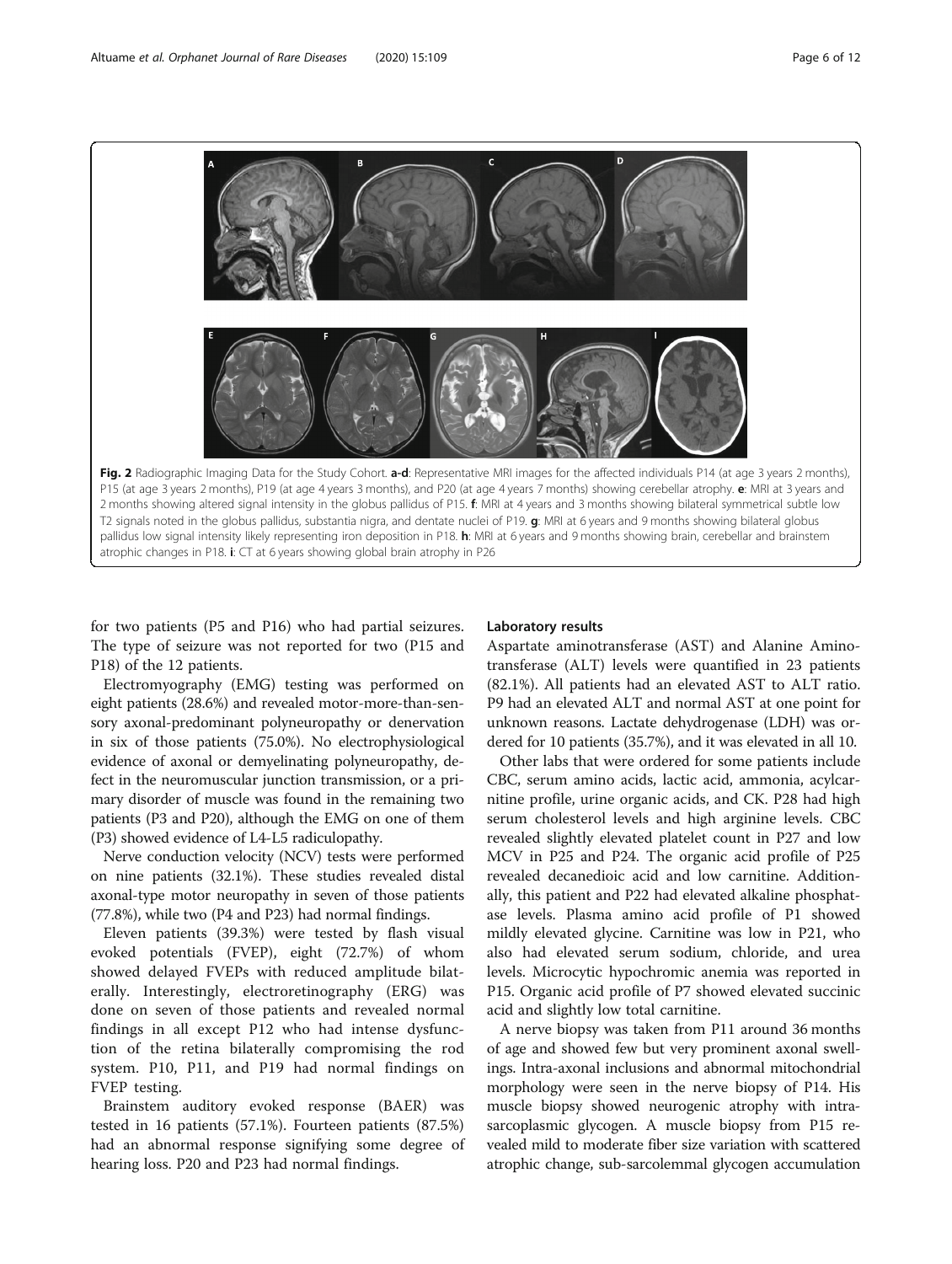in multiple fibers, and occasional dark blue fibers on NADH staining and scattered subsarcolemmal mitochondrial accumulation. Neuropathic changes were observed on the muscle biopsy taken from P18.

#### Molecular genetic testing

Sequencing of PLA2G6 revealed 11 different homozygous variants and 10 different compound heterozygous pairs for a total of 16 unique individual variants, eight of which were not previously reported in literature. The variants are summarized in Table 1.

All variants for patients in this cohort were initially tabulated and grouped according to the underlying variant type such as truncating or non-truncating (missense and in-frame deletion). Averages for age at initial onset of overall symptoms as well as at initial loss of skills in specific developmental categories were calculated for the entire cohort and for each underlying variant-type. These averages were then graphed to evaluate for potential correlations between underlying variant-type and phenotype.

The variants for all patients in this cohort were subsequently analyzed and common variants were grouped together. Graphs [\(Supplemental Graphs S1-S5\)](#page-9-0) were then created to reflect the age of onset of initial concern or onset of specific phenotype (i.e. age at loss of skills in specific developmental category) for each variant identified within the cohort. Some patients were plotted twice, if they were compound heterozygous for variants in PLA2G6, to ensure that the potential impact of each variant on phenotype was considered in our analysis. Given that this is a retrospective study, data was not

Table 1 Summary of Mutations Data for the Study Cohort

|                 | Family ID Patient ID Variant |                                                                           | Homozygous Compound | Heterozygous | <b>HGMD Reference</b>  |
|-----------------|------------------------------|---------------------------------------------------------------------------|---------------------|--------------|------------------------|
| F1              | P1                           | NM 003560.2: c.2370 2371del (p.Tyr790*); c.1506G > C (p.Lys502Asn)        | $\mathsf{N}$        | Y            | CM063050; CM063018     |
| F1              | P <sub>2</sub>               | NM_003560.2: c.2370_2371del (p.Tyr790*); c.1506G > C (p.Lys502Asn)        | $\mathsf{N}$        | Y            | CM063050; CM063018     |
| F <sub>2</sub>  | P3                           | NM_003560.2: c.2370 T > G(p.Y790*); deletion of exon 2                    | $\mathsf{N}$        | Υ            | CM063050; This study   |
| F <sub>3</sub>  | <b>P4</b>                    | NM 003560.2: c.1982C > T (p.Thr661Met); c.109C > T (p.Arg37*)             | $\mathsf{N}$        | Y            | CM138339; CM063024     |
| F4              | P <sub>5</sub>               | NM_003560.2: c.1613G > A (p.R538H); c.319dupC (p.L107PfsX10)              | N                   | Y            | CM165308; This study   |
| F <sub>5</sub>  | P6                           | NM_003560.2: c.1427 + 1G > A; c.1539del (p.Trp514fs)                      | N                   | Υ            | CS090239; This study   |
| F6              | P7                           | NM_003560.2: c.1613G > A (p.R538H); c.2370T > G (p.Y790X)                 | $\mathsf{N}$        | Y            | CM165308; CM063050     |
| F7              | P8                           | NM_003560.2: c.1903C > T (p.R635X); c.1798C > T (p.R600W)                 | Ν                   | Υ            | CM063025; CM145848     |
| F8              | P9                           | NM 003560.2: c.404 T > C (p.F135S); deletion of exon 6                    | N                   | Υ            | CM063051; This study   |
| F9              | P10                          | NM_003560.3: c.2370 T > G(p.Y790*); c.1046A > C(p.H349P)                  | $\mathsf{N}$        | Υ            | CM063050; This study   |
| F10             | P11                          | NM_003560.2: c.1997C > T (p.Thr666lle)                                    | Y                   | $\mathbb N$  | This study             |
| F11             | P12                          | NM 003560.2: c.2078 T > C (p.Leu693Pro); c.(-46 + 1 -1) (209 + 1 210-1) N |                     | Y            | This study; This study |
| F12             | P13                          | NM_003560.2: c.1771C > T (p.R591W)                                        | Y                   | $\mathbb N$  | CM090233               |
| F13             | P14                          | NM_003560.2: c.1125delA (p.Val376Trpfs*14)                                | Y                   | $\mathbb N$  | CD1310226              |
| F14             | P15                          | NM_003560.2: c.1911delC (p.Ser637Argfs*29)                                | Y                   | $\mathbb N$  | CD1310227              |
| F14             | P16                          | NM_003560.2: c.1911delC (p.Ser637Argfs*29)                                | Υ                   | $\mathbb N$  | CD1310227              |
| F15             | P17                          | NM 003560.2: c.2218G > A (p.G740R)                                        | Y                   | $\mathbb N$  | CM1310225              |
| F16             | P18                          | NM_003560.2: c.2070_2072delTGT (p.Val691del)                              | Y                   | $\mathbb N$  | CD063595               |
| F17             | P19                          | NM_003560.2: c.1772G > A (p.R591Q)                                        | Y                   | $\mathbb N$  | CM063032               |
| F18             | P20                          | NM_003560.2: c.2251G > A (p.E751K)                                        | Y                   | $\mathbb N$  | CM063028               |
| F19             | P21                          | NM_003560.2: c.2070_2072delTGT (p.Val691del)                              | Y                   | $\mathbb N$  | CD063595               |
| F <sub>20</sub> | P22                          | NM_003560.2 c.1933C > T (p.R645*)                                         | Y                   | $\mathbb N$  | CM121238               |
| F15             | P23                          | NM_003560.2: c.2218G > A (p.G740R)                                        | Y                   | $\mathbb N$  | CM1310225              |
| F19             | P24                          | NM 003560.2: c.2070 2072delTGT (p.Val691del)                              | Y                   | $\mathbb N$  | CD063595               |
| F21             | P <sub>25</sub>              | NM_003560.2: c.1933C > T (p.R645*)                                        | Y                   | $\mathbb N$  | CM121238               |
| F <sub>22</sub> | P <sub>26</sub>              | NM_003560.2: c.1125delA (p.Val376Trpfs*14)                                | Y                   | $\mathbb N$  | CD1310226              |
| F <sub>23</sub> | P27                          | NM_003560.2: c.1933C > T (p.R645*)                                        | Y                   | $\mathbb N$  | CM121238               |
| F19             | P28                          | NM 003560.2: c.2070 2072delTGT (p.Val691del)                              | Y                   | $\mathbb N$  | CD063595               |

Abbreviations: N no, Y yes, HGMD human gene mutation database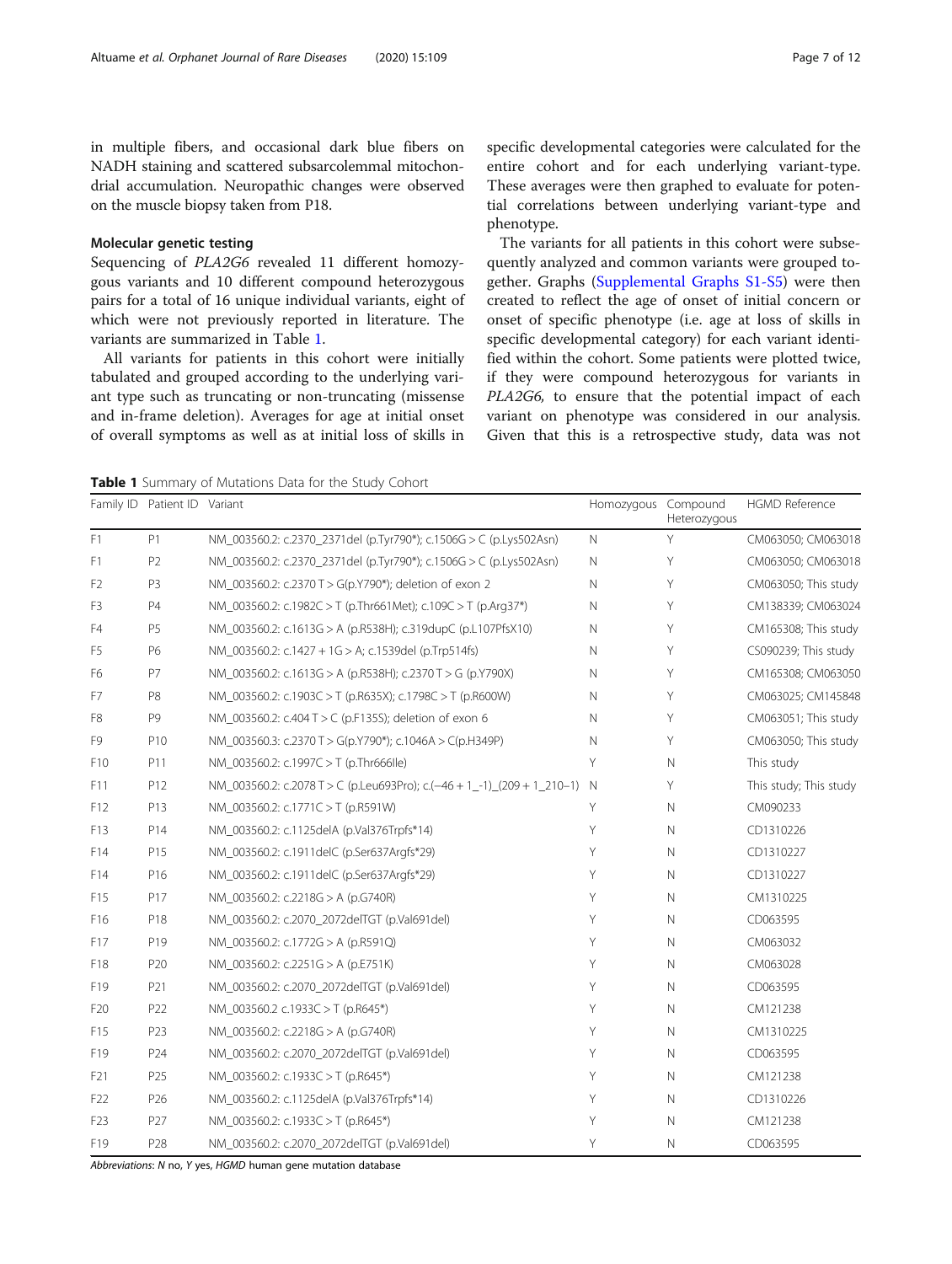available for every patient in every category. In those cases, nothing was plotted for the respective patients which resulted in a variable number of datapoints plotted on each graph. In addition, if retrospective chart review clearly confirmed that skills within a specific developmental domain were never achieved at all, this was designated as 0 months for age of onset of initial loss of skills in that domain.

Specifically, analysis of our data by underlying type of variant revealed that patients with truncating variants for one or both of their underlying variants had an earlier average age at the time of initial concern and an earlier average onset of initial regression across all developmental domains. This was true when compared to the averages across the entire cohort and when compared to the combined averages for nontruncating variants. This is not entirely unanticipated since truncating variants are typically more deleterious to downstream enzyme function than other variations and thus this was our expected hypothesis. Using a one-tailed T-test we were able to show there was a statistically significant difference when comparing truncating variants compared with non-truncating in the time of initial concern ( $p = 0.04$ ), initial loss of language ( $p = 0.001$ ), initial loss of fine motor skills ( $p =$ 0.009), and initial loss of bulbar skills  $(p = 0.007)$ (Fig. 3). We did not observe a statistically significant difference in initial loss of temporal skills  $(p = 0.11)$ but note the sample size in both cohorts was smaller  $(n = 8)$  and thus not adequately powered. The average age for initial concerns to be noted for the entire cohort was 15 months, while for truncating variants it was 13.5 months ( $n = 16$ , standard deviation (SD) 3.9 months), for non-truncating variants it was 17.5

months ( $n = 11$ , SD 7.7 months). This is consistent with the relatively well-established average age of onset of INAD symptoms between 6 months and 3 years of age.

Mean initial loss of language for truncating variants was 22.1 months  $(n = 13, SD = 7.2)$  and non-truncating variants was  $36.3$  ( $n = 8$ , SD = 12.2). Mean initial loss of fine motor skills for truncating variants was 32.8 months  $(n = 13, SD = 17.7)$  and non-truncating variants was 68.1 months ( $n = 10$ , SD = 45.4). Mean initial loss of bulbar skills for truncating variants was 28.7 months ( $n = 12$ ,  $SD = 14.6$ ) and non-truncating variants was 61.0 (n = 10, SD = 38.01. Mean initial loss of temporal skills for truncating variants was  $40.5$  (n = 8, SD = 14.8) and nontruncating variants was  $65.6$ , (n = 8, SD = 53.4).

#### **Discussion**

In our cohort, loss of balance was the most commonly reported initial concern, followed by developmental delay. The average age at which initial concerns arose was 15 months. Following the initial symptoms, the disease progressed relentlessly, leading to speech and gross motor regression that predominated early in the disease, followed by later deterioration in fine motor and bulbar functions. Temporo-frontal signs were among the last milestones to be lost. The mean age of death in our study was 9.9 years with respiratory causes predominating, likely secondary to bulbar dysfunction. This pattern of disease progression is consistent with previous reports [\[5](#page-10-0)–[10,](#page-10-0) [18](#page-10-0)].

Our INAD cohort experienced early truncal hypotonia and appendicular hypertonia followed by spastic tetraparesis, usually with hyperreflexia in the early stages with progression to hyporeflexia or areflexia later in the disease course. Strabismus and nystagmus are common and early

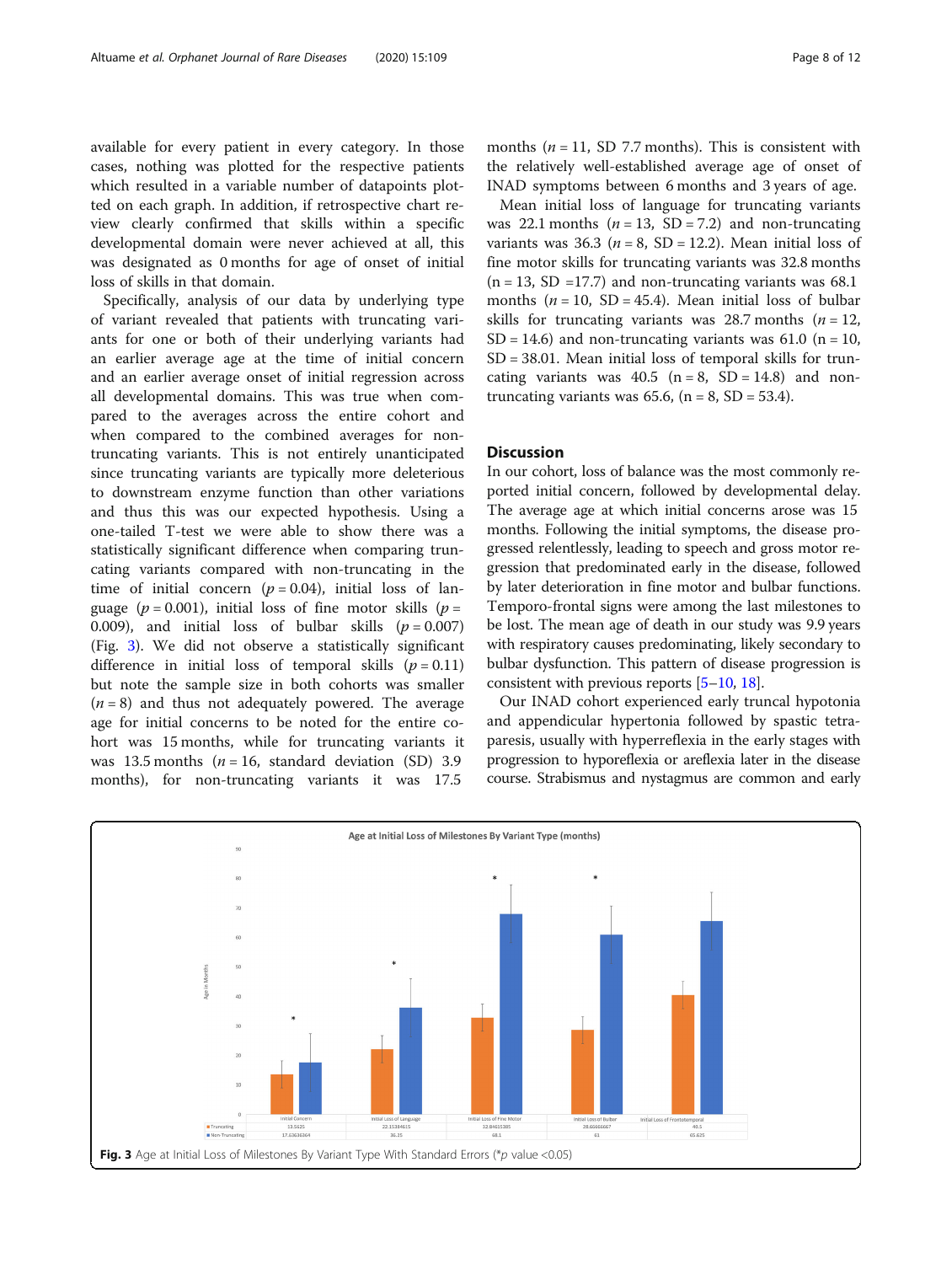features of the disease [[8](#page-10-0)]. Serial physical examinations performed on our cohort revealed a similar pattern.

The prenatal and postnatal history of INAD has rarely been reported in literature [[19](#page-10-0)]. In our study, three patients (10.7%) experienced an episode of hypoxia postnatally that necessitated an admission to the NICU. Two other patients were admitted to the NICU, one for jaundice and respiratory distress and the other for thrombocytopenia. Although postnatal complications requiring admission to NICU did not seem to affect the clinical features or time of onset of INAD, they seemed to occur at a higher frequency compared to the general population [[20,](#page-10-0) [21](#page-10-0)].

Seizures in INAD patients may develop early or late in the disease course and are reported to occur in a minority of patients [\[5,](#page-10-0) [7,](#page-10-0) [9](#page-10-0)–[11](#page-10-0)]. In our cohort, 12 patients (42.9%) had at least one reported seizure at an average age of 39 months. All the reported seizures were generalized onset, except in two who had either a focal onset seizure localizing to the temporal lobe or focal to bilateral tonic clonic seizures. The presence of seizures in almost half the patients in our cohort and the wide range of ages at which the seizures develop should encourage clinicians to screen their patients for seizures more frequently and at different timepoints.

Neurophysiologic tests commonly reveal delayed signals with reduced amplitudes on flash visual evoked potential (FVEP) test, distal axonal-type sensorimotor neuropathy on nerve conduction velocity (NCV) test, evidence of denervation on electromyography (EMG), delayed responses on brainstem auditory evoked response (BAER) test, and fast rhythms on electroencephalogram (EEG) [[8,](#page-10-0) [19\]](#page-10-0). These findings are consistent with our results, as most tested patients had bilaterally delayed FVEPs with reduced amplitudes, motor-more-than-sensory axonal-predominant polyneuropathy or denervation on EMG, distal axonal-type motor neuropathy on NCV, and an abnormal BAER signifying some degree of hearing loss. Three patients had a slow posterior background rhythm suggestive of bilateral diffuse cerebral dysfunction and 6 had epileptiform discharges on EEG.

Two patients manifested psychiatric symptoms, including excessive crying, ADHD and aggressive behavior. Salih et al. (2013) [[19\]](#page-10-0) reported two INAD patients with psychiatric symptoms and postulated that the pathological involvement of locus ceruleus, which has been documented in patients with PLA2G6 pathogenic variants [\[5](#page-10-0)]., may explain these manifestations.

Autonomic involvement in INAD may present as constipation or urinary incontinence [\[8](#page-10-0), [22\]](#page-11-0). Indeed, nine of our patients were reported to have constipation requiring treatment, and 1 had urinary incontinence.

Initial brain MRI performed on 26 of our patients revealed cerebellar atrophy as a consistent feature observed in all except 5 patients. While three of those patients did not receive any additional neuroimaging tests, it is not inappropriate to assume that cerebellar atrophy would have developed at a later age [[23\]](#page-11-0). Indeed, the two other patients who did receive additional neuroimaging at a later age had cerebellar atrophy. These findings reveal that although cerebellar atrophy is a universal feature of INAD, consistent with previous observations  $[5, 7, 10, 11]$  $[5, 7, 10, 11]$  $[5, 7, 10, 11]$  $[5, 7, 10, 11]$  $[5, 7, 10, 11]$  $[5, 7, 10, 11]$  $[5, 7, 10, 11]$  $[5, 7, 10, 11]$ , it may be completely absent at the time of presentation. Clinicians, therefore, should be careful to avoid ruling out INAD based on initial neuroimaging findings and should consider follow-up imaging studies at a later age and particularly at the time of diagnosis. Other MRI findings that we observed in our cohort, including diffuse cerebral atrophy and abnormal signals in periventricular white matter, have been occasionally described in previously published INAD cases [[7](#page-10-0), [23](#page-11-0)]. Generalized cerebral atrophy was also seen as widening of cerebral sulci and thinning of corpus callosum among four patients in our cohort. We also observed increased T2 and FLAIR signal in the periventricular, peritrigonal, and/or parieto-occipital white matter in four patients. Globus pallidus hypointense lesions representing iron deposition appeared in a repeat MRI done later in the disease course of one patient. This is consistent with the findings in literature, which indicate that iron accumulation seems to become more appreciable later in the disease course [\[9\]](#page-10-0). Bilateral hyperintense lesions of the head of the caudate nucleus and anterior horn of putamen, peculiar findings found in a few reports [[5,](#page-10-0) [6,](#page-10-0) [24](#page-11-0)], were also observed in one of our patients.

Screening bloodwork can also be a powerful tool, providing clues about the potential diagnosis of INAD. It has been previously reported in the literature that AST and LDH elevations are consistent in patients with INAD [[25](#page-11-0)]. A similar pattern is not reliably reproduced among patients with other conditions in the PLA2G6 disease spectrum and thus it has been proposed that AST and LDH elevations are relatively specific for PLA2G6-related INAD. While the LDH elevations can be reasonably presumed to reflect generalized tissue damage, the AST elevations may be related to the role of mitochondrial AST as a plasma membrane protein involved in free fatty acid uptake. As such, it has been postulated that mitochondrial AST is released from the membrane in the setting of damage and disturbed metabolic processes [\[26](#page-11-0)]. The findings in the international cohort in this study were consistent with the aforementioned, published patterns. Specifically, 91% of tested patients in the present study had AST elevations. Similarly, LDH was elevated in 100% of those tested in our cohort. Of note, one of the patients with initially elevated AST and normal ALT levels subsequently had normal AST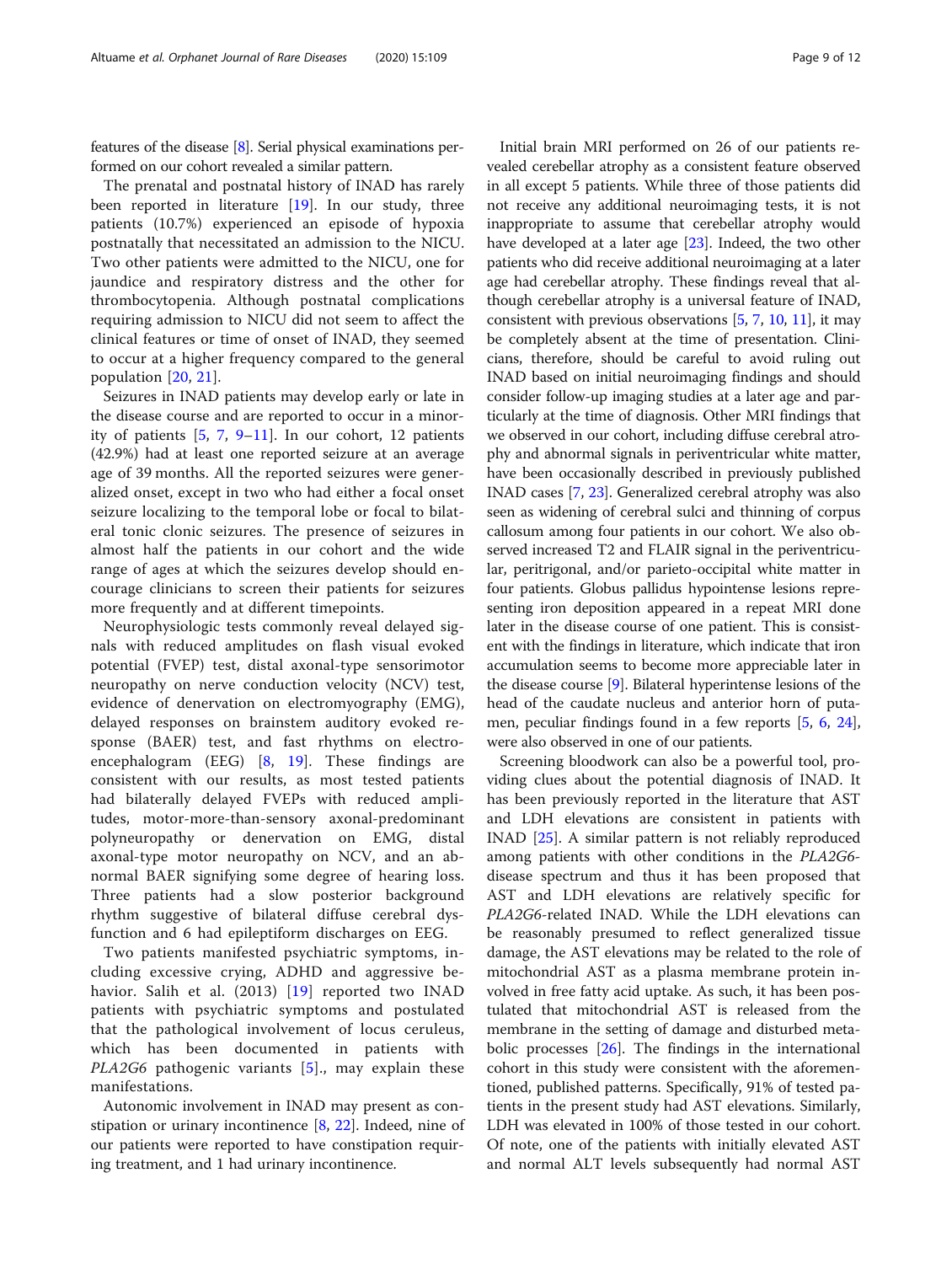<span id="page-9-0"></span>and elevated ALT for unknown reasons. Although this latter result could reflect mild viral illness, it is not uncommon to note an increase in both AST and ALT in that setting.

Once a molecular diagnosis is established, healthcare professionals and families often wonder whether that specific variant has been reported in any patients previously and if so, how often and what sort of genotypephenotype correlations have been established. Because INAD is ultra-rare, our sample size is somewhat limited. In addition, because our data collection was entirely retrospective, age specific datapoints may not be as precise as they would be for a prospective study. Regardless, there were some interesting correlations and trends that are worthy of mention.

The greatest variability between patients with different types of underlying variants occurred for average age at initial loss of fine motor, bulbar and frontotemporal skills. It could be argued that because these developmental areas are, on average, affected later in the course of the disease, perhaps there was less consistent documentation of developmental milestone losses during that time because the medical care of these patients had become increasingly complex. That could certainly lead to greater variability in the time frame at which specific developmental losses were noted, if at all. Despite the overall greater variability, there is a trend for later onset of symptoms in all three of these domains (fine motor, bulbar and frontotemporal) among patients with one or two underlying non-truncating variants, when compared to patients with underlying truncating variants.

When analyzed on a smaller scale to assess possible specific genotype-phenotype correlations, the results were not as revealing. This is partly because of the small number of cases, but also because a single Saudi founder variant was observed in 18% of cases. Also of note, there were two variants, p.R645\* and p.S637Rfs\*29, that consistently plotted in the lowest 50% of datapoints on the x-axis across four of the five developmental phenotype graphs. Variant p.S637Rfs\*29 also plotted in the lowest 50% for age at initial loss of language, but the p.R645\* variant did not. This correlates with a consistently earlier onset of overall symptoms; earlier than at least half of the rest of the cohort. Though, further correlations cannot be drawn since the relative ranking of these two variants within that earliest 50% is quite variable across the different developmental domains analyzed. Among previously published manuscripts on INAD, genotypephenotype correlations were not identified or established except among one cohort described in a 2013 paper [[19\]](#page-10-0). Similar to the findings in the present cohort, the authors of that 2013 paper noted a correlation between earlier onset of symptoms and progression of functional disability with specific types of underlying variants,

notably among variants predicted to be the most damaging (mostly nonsense or frameshift). However, the general variability in phenotype even among patients that share the same genotype or that are within the same family, as seen in the present study and in previously published cohorts, suggests that there may be unidentified environmental or additional genetic factors contributing to the phenotype.

We report 16 unique individual PLA2G6 pathogenic variants (NM\_003560.2), 8 of which are novel variants that were not found in the Human Gene Mutation Database (HGMD). The novel PLA2G6 variants include 7 found in compound heterozygous state: deletion of exon 2 in P3, c.319dupC (p.L107PfsX10) in P5, c.1539del (p.Trp514fs) in P6, deletion of exon 6 in P9,  $c.1046A >$  $C(p.H349P)$  in P10, and  $c.2078 T > C$  (p.Leu693Pro); c.( $-46 + 1$ <sub>−1</sub>)<sub></sub>(209 + 1\_210−1) in P12. A novel homozygous missense variant was also reported in P11 (NM\_ 003560.2:  $c.1997C > T$  (p.Thr666Ile)).

Finally, we note an absence of observed differences across the Saudi, American, and European populations and posit no change in severity based on ethnic background. The strongest correlation to disease severity observed was the presence of a truncating variant.

#### Conclusions

In conclusion, we report the phenotypic and genetic findings in 28 INAD patients, the largest number reported in any single study to date. This study defines the natural history of INAD and reports eight novel PLA2G6 pathogenic variants. We documented the pattern of neuroregression and noted a number of common systemic findings, typical brain imaging abnormalities and laboratory findings. We observe that INAD progresses relentlessly, with no observed case of recovery of a milestone once lost. Due to the retrospective nature of our natural history study, we were limited in reporting age-specific datapoints for each clinical finding. Until a prospective natural history study of INAD that can resolve this limitation is published, we hope that this study serves as comprehensive resource for healthcare providers and families in developing a targeted care plan with appropriate surveillance, support, and education.

#### Supplementary information

Supplementary information accompanies this paper at [https://doi.org/10.](https://doi.org/10.1186/s13023-020-01355-2) [1186/s13023-020-01355-2](https://doi.org/10.1186/s13023-020-01355-2).

Additional file 1. Additional file 2.

#### Abbreviations

ACMG: American College of Medical Genetics & Genomics; INAD: Infantile neuroaxonal dystrophy; PLAN: PLA2G6-associated neurodegeneration; KFSHRC: King Faisal Specialist Hospital and Research Centre, Riyadh;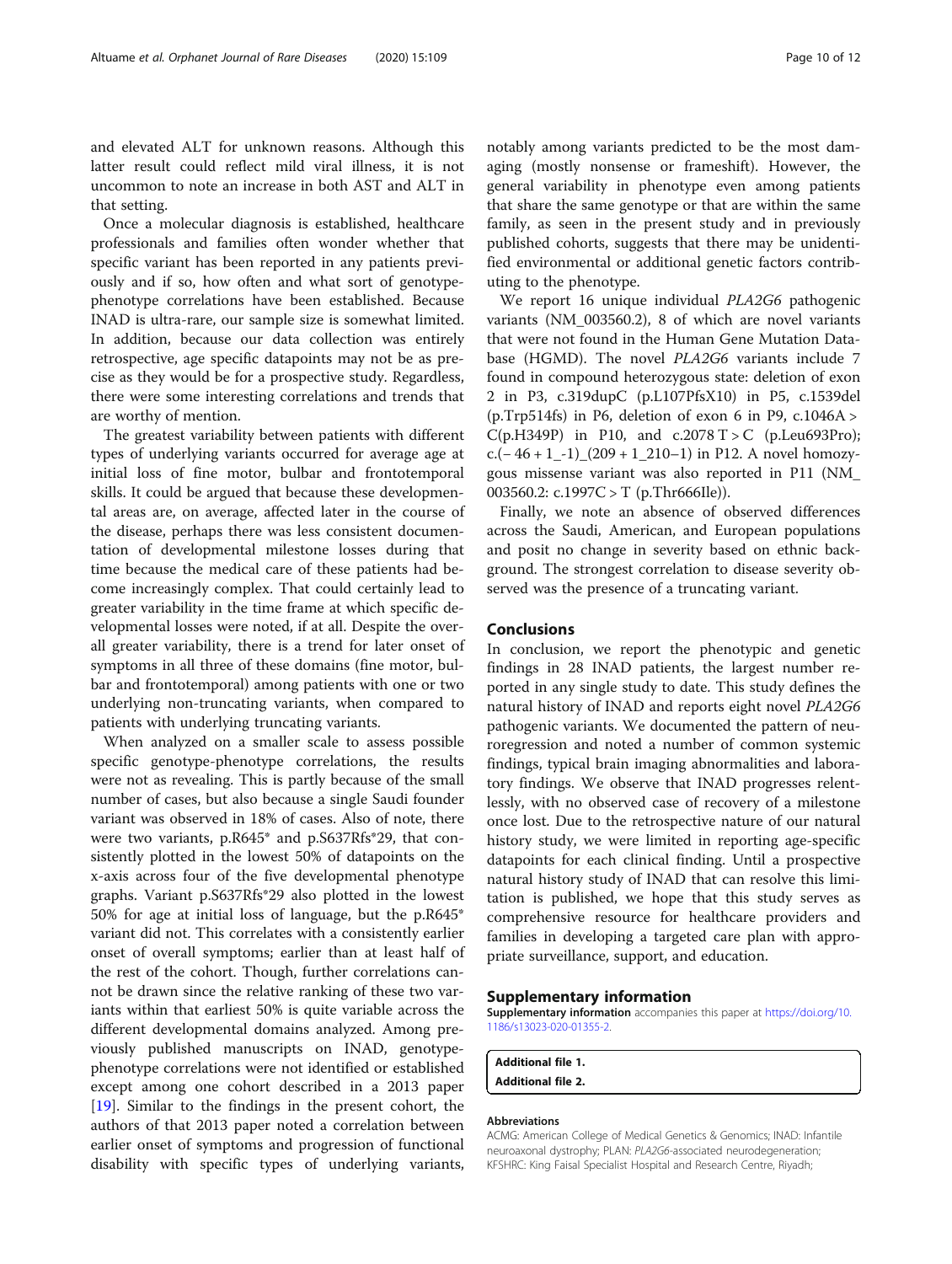<span id="page-10-0"></span>EMG: Electromyography; NCV: Nerve conduction velocity; VEP: Visual evoked potentials; BAER: Brainstem auditory evoked response; MRI: Magnetic resonance imaging; AST: Aspartate aminotransferase; ALT: Alanine aminotransferase; CBC: Complete blood count; LDH: Lactate dehydrogenase; CK: Creatine kinase; NICU: Neonatal intensive care unit; FVEP: Flash visual evoked potential

#### Acknowledgments

M. A. S. was supported by the Researchers Supporting Project number (RSP-2019/38), King Saud University, Riyadh, Saudi Arabia.

#### Availability of data and supporting materials section

The authors confirm that the data supporting the findings of this study are available within the article [and/or] its supplementary materials.

#### Authors' contributions

All authors above (Fadie D Altuame, Gretchen Foskett, Paldeep S. Atwal, Sarah Endemann, Mark Midei, Peter Milne2, Mustafa A Salih, Muddathir Hamad, Mohammad Al-Muhaizea, Mais Hashem, Fowzan S Alkuraya) made substantial contributions to the conception or design of the work; or the acquisition, analysis, or interpretation of data for the work AND drafting the work or revising it critically for important intellectual content AND gave final approval of the version to be published AND agreed to be accountable for all aspects of the work in ensuring that questions related to the accuracy or integrity of any part of the work are appropriately investigated and resolved.

#### Funding

No funding sources are declared. The authors would like to thank the patients and families for their permission to publish this manuscript.

#### Ethics approval and consent to participate

An IRB-approved written informed consent was obtained from all patients and their parents enrolled in this study. The ethics committee at King Faisal Specialist Hospital and Research Centre, Riyadh (KFSHRC) and Quorum Review (RAC# 2121053, File #: 33273/1; Protocol #: RT-INAD-NH001) specifically approved this study. All procedures followed were in accordance with the ethical standards of the responsible committee on human experimentation (institutional and national) and with the Helsinki Declarations of 1975, as revised in 2000 [5].

#### Consent for publication

An IRB-approved written informed consent was obtained from all patients and their parents enrolled in this study with respect to publication. The ethics committee at King Faisal Specialist Hospital and Research Centre, Riyadh (KFSHRC) and Quorum Review (RAC# 2121053, File #: 33273/1; Protocol #: RT-INAD-NH001) specifically approved this study. All subjects reported in this manuscript have provided consent for publication, although the reports are anonymous and does not contain personal information. Proof of informed consent is available upon request.

#### Competing interests

Peter Milner, Sarah Endemann, Mark Midei, Paldeep Atwal, are employed by, and hold stock in Retrotope, Inc. All other authors have no potential conflicts of interest. All authors confirm that the content of the article has not been influenced by the sponsor.

#### Author details

<sup>1</sup>College of Medicine, Alfaisal University, Riyadh, Saudi Arabia. <sup>2</sup>Retrotope Inc., Los Altos, CA, USA. <sup>3</sup> Division of Pediatric Neurology, Department of Pediatrics, College of Medicine, King Saud University, Riyadh, Saudi Arabia. 4 Department of Neurosciences, King Faisal Specialist Hospital and Research Center, Riyadh, Saudi Arabia. <sup>5</sup>Department of Genetics, King Faisal Specialist Hospital and Research Center, Riyadh, Saudi Arabia.

#### Received: 25 December 2019 Accepted: 17 March 2020 Published online: 01 May 2020

#### References

- 1. Balsinde J, Balboa MAJCs. Cellular regulation and proposed biological functions of group VIA calcium-independent phospholipase A2 in activated cells. Cell Signal. 2005;17(9):1052–62.
- 2. Ma Z, Wang X, Nowatzke W, Ramanadham S, Turk JJJoBC. Human pancreatic islets express mRNA species encoding two distinct catalytically active isoforms of group VI phospholipase A2 (iPLA2) that arise from an exon-skipping mechanism of alternative splicing of the transcript from the iPLA2 gene on chromosome 22q13. 1. J Biol Chem. 1999;274(14):9607–16.
- 3. Larsson Forsell PK, Kennedy BP, Claesson HEJEjob. The human calciumindependent phospholipase A2 gene: Multiple enzymes with distinct properties from a single gene. Eur J Biochem. 1999;262(2):575–85.
- 4. Shinzawa K, Sumi H, Ikawa M, Matsuoka Y, Okabe M, Sakoda S, et al. Neuroaxonal dystrophy caused by group VIA phospholipase A2 deficiency in mice: a model of human neurodegenerative disease. J Neurosci. 2008; 28(9):2212–20.
- 5. Gregory A, Westaway S, Holm IE, Kotzbauer P, Hogarth P, Sonek S, et al. Neurodegeneration associated with genetic defects in phospholipase A<sub>2</sub>. Neurology. 2008;71(18):1402–1409.
- 6. Khateeb S, Flusser H, Ofir R, Shelef I, Narkis G, Vardi G, et al. PLA2G6 mutation underlies infantile neuroaxonal dystrophy. Am J Hum Genet. 2006; 79(5):942–8.
- 7. Kurian M, Morgan N, MacPherson L, Foster K, Peake D, Gupta R, et al. Phenotypic spectrum of neurodegeneration associated with mutations in the PLA2G6 gene (PLAN). Neurology. 2008;70(18):1623–9.
- 8. Gregory A, Kurian MA, Maher ER, Hogarth P, Hayflick SJ. PLA2G6-associated neurodegeneration. GeneReviews®. Seattle: University of Washington; 2017.
- 9. Gregory A, Polster BJ, Hayflick SJJJoMG. Clinical and genetic delineation of neurodegeneration with brain iron accumulation. J Med Genet. 2009;46(2): 73–80.
- 10. Carrilho I, Santos M, Guimarães A, Teixeira J, Chorão R, Martins M, et al. Infantile neuroaxonal dystrophy: what's most important for the diagnosis? Eur J Paediatr Neurol. 2008;12(6):491–500.
- 11. Wu Y, Jiang Y, Gao Z, Wang J, Yuan Y, Xiong H, et al. Clinical study and PLA2G6 mutation screening analysis in Chinese patients with infantile neuroaxonal dystrophy. Eur J Neurol. 2009;16(2):240–5.
- 12. Tonelli A, Romaniello R, Grasso R, Cavallini A, Righini A, Bresolin N, et al. Novel splice-site mutations and a large intragenic deletion in PLA2G6 associated with a severe and rapidly progressive form of infantile neuroaxonal dystrophy. Clin Genet. 2010;78(5):432–40.
- 13. Posada de la Paz M, Villaverde-Hueso A, Alonso V, Janos S, Zurriaga O, Pollan M, et al. Rare diseases epidemiology research. de la Paz MP. 2010;686: 17–39.
- 14. biology SMGfkesJG. Comprehensive gene panels provide advantages over clinical exome sequencing for Mendelian diseases. Genome Biol. 2015;16:1– 14.
- 15. Monies D, Abouelhoda M, AlSayed M, Alhassnan Z, Alotaibi M, Kayyali H, et al. The landscape of genetic diseases in Saudi Arabia based on the first 1000 diagnostic panels and exomes. Hum Genet. 2017;136(8):921–39.
- 16. Monies D, Abouelhoda M, Assoum M, Moghrabi N, Rafiullah R, Almontashiri N, et al. Lessons learned from large-scale, First-Tier Clinical Exome Sequencing in a Highly Consanguineous Population. Am J Hum Genet. 2019;104(6):1182–1201.
- 17. Monies D, Abouelhoda M, Assoum M, Moghrabi N, Rafiullah R, Almontashiri N, et al. Lessons learned from large-scale, first-tier clinical exome sequencing in a highly consanguineous population. Am J Hum Genet. 2019; 104(6):1182–201.
- 18. Nardocci N, Zorzi G, Farina L, Binelli S, Scaioli W, Ciano C, et al. Infantile neuroaxonal dystrophy: clinical spectrum and diagnostic criteria. Neurology. 1999; 52(7):1472–8.
- 19. Salih MA, Mundwiller E, Khan AO, AlDrees A, Elmalik SA, Hassan HH, et al. New findings in a global approach to dissect the whole phenotype of PLA2G6 gene mutations. PLoS One. 2013;8(10):e76831.
- 20. Harrison W, Goodman DJJp. Epidemiologic trends in neonatal intensive care, 2007–2012. JAMA Pediatr. 2015;169(9):855–62.
- 21. Al-Wassia H, Saber MJAoSm. Admission of term infants to the neonatal intensive care unit in a Saudi tertiary teaching hospital: cumulative incidence and risk factors. Ann Saudi Med. 2017;37(6):420–24.